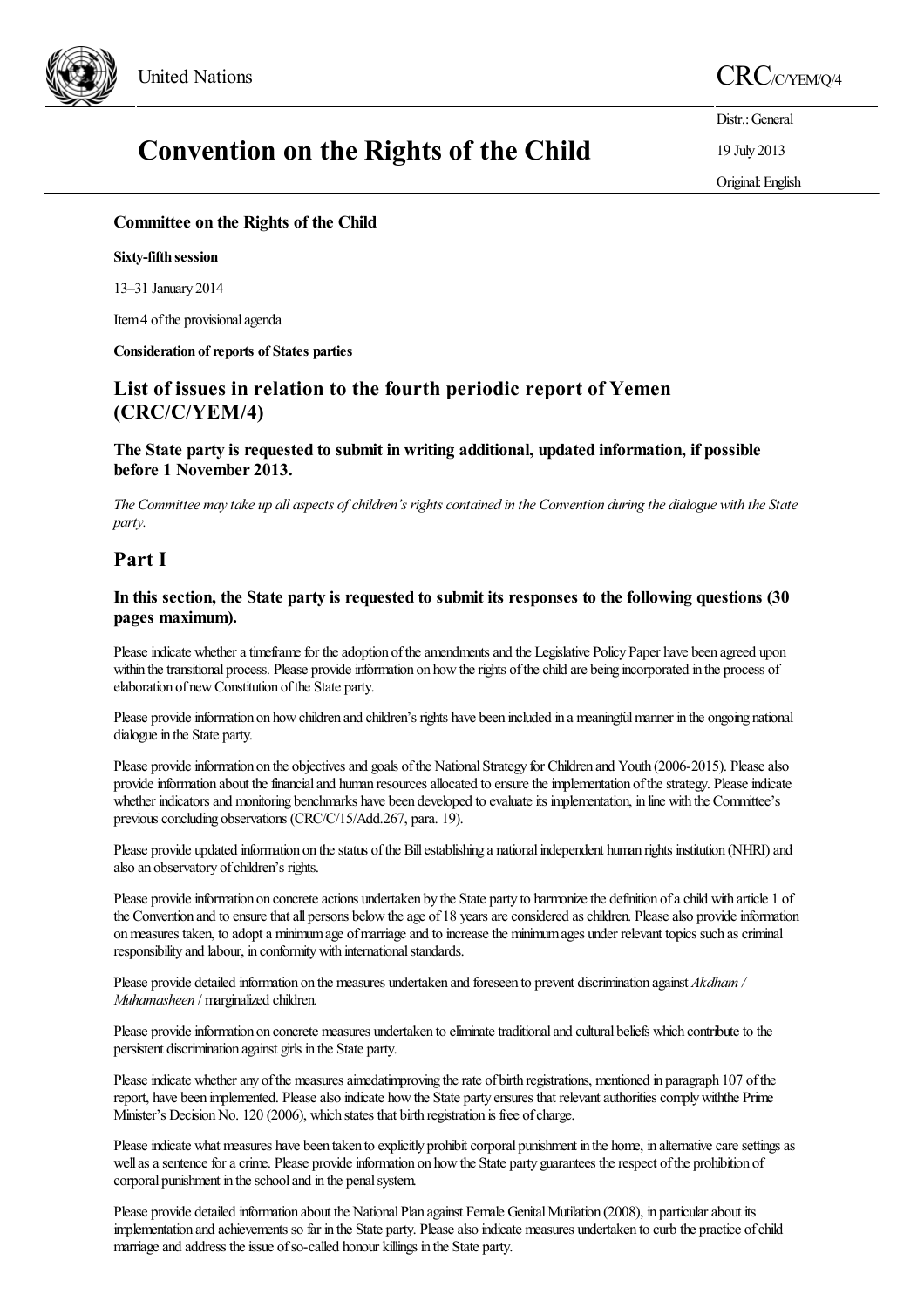Please provide updated information on the establishment of a framework to set up an alternative family care system in the State party, mentioned in paragraph 140 of the report. Please indicate how the State party monitors the quality of the care services provided to children placed in institutionsand under family fostercare(*kafalah),* in line with article 25 ofthe Convention*.*

Please provide information on mechanisms in place to ensure that the rights of children with disabilities are guaranteed, *inter alia*, through the services offered by the Disability Fund for Care and Rehabilitation. Please indicate whether the State party has conducted an assessment of the situation of children with disabilities with respect to their access to health care, education and housing as recommended by the Committee in its previous recommendations (CRC/C/15/Add.267, para. 54, 2005) and if so, indicate what the outcome was.

Please provide information on steps taken to address the deterioration of health services and destruction of health facilities due to the recent 2011-2012 crisis in the State party. Please indicate measures taken to address the decline in the immunization rates, the worsening of malnutrition amongst children and the increased outbreak of communicable diseases, such as measles. Please also indicate measures in place to prevent the outbreak of diseases associated with the poor access to water and sanitation of children, in particular diarrhoea.

Please provide information on measures taken to address the challenges to children's access to education, *inter alia*, those derived from the 2011-2012 conflict situations, such as the reconstruction and re-equipment of infrastructure. Please also provide detailed information on the implementation and results of the National Strategy for Girl's Education.

Please provide information on the situation of (a) internally displaced children, (b) migrant children and (c) children in street situations, and indicate the specific measures taken to provide such children with protection, access to education and health care services.

Please provide information about the prevalence of child labour in the State party as well as on measures taken to increase the minimum age of child labourers. Please also provide detailed information on the implementation and achievements of the programmes aiming at the protection ofchildren fromthe worst forms ofchild labour, mentioned in paragraph 502 ofthereport.

Please provide information on measures taken to address the trafficking of Yemeni children to neighbouring countries for the purposes of labour exploitation and sale of organs, as well as the use of Yemini girls for their sexual exploitation under the guise of "tourism marriages". Please also provide information on the progress made in implementing the Committee's recommendations regarding the implementation of the Optional Protocol on the sale of children, child prostitution and child pornography (CRC/C/OPSC/YEM/CO/1, 2009).

Please comment on information indicating that children are at risk of being sentenced to death in the State party. Please also comment on reports indicating that individuals have been sentenced to death and/or have been executed even though theywere under 18 years at the time of having committed their alleged crimes. Please provide data on the number of children sentenced to death.

## **Part II**

## **In this section the Committee invites the State party to briefly (three pages maximum) update the information presented in its report with regard to:**

(a)New bills or laws, and their respective regulations;

(b)New institutions (and their mandates) or institutional reforms;

(c)Recently introduced policies, programmesand action plansand their scopeand financing;and

(d)Recent ratifications of human rights instruments.

# **Part III**

#### **Data, statistics and otherinformation, if available**

Please provide data for 2010, 2011 and 2012 on the budgets allocated for children at the national, provincial and municipal levels (in absolute terms and as a percentage of the national budget and of gross domestic product) in the fields of education, health, social services and child protection.

With reference to children in care, please provide disaggregated data (by sex, age, reason for placement and type of care) for the years 2010, 2011 and 2012 on the number of children deprived of a family environment and placed in institutions and in kafalah placement, and specify the average length of placement.

Please provide, for 2010, 2011 and 2012, disaggregated data (by age, sex, socio-economic status and geographic location) on:

(a)The number of reported cases of child victims of abuse, including sexual abuse;

(b)The number ofreported cases ofchild victims ofsexualexploitation, in particular prostitution and "tourismmarriages";

(c)The number ofreported cases ofchild victims ofeconomicexploitation, in particular the number ofchildrenworking in high risk sectors;

(d) The number of reported cases of child victims of trafficking;